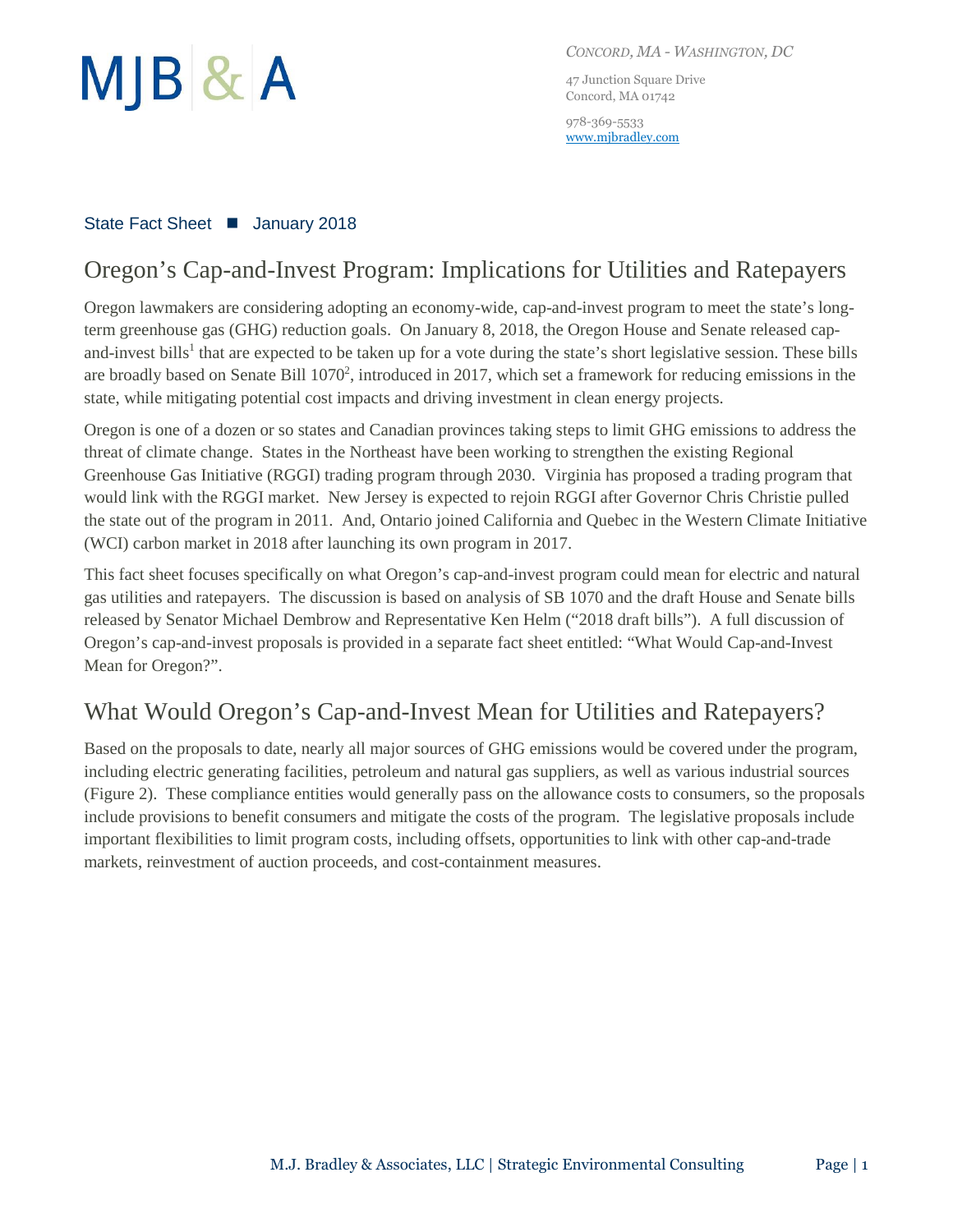



Source: Energy and Environmental Economics, "Memorandum on Macroeconomic Modeling," prepared for Oregon Department of Environmental Quality, February 2017, found at: [http://www.oregon.gov/deq/FilterDocs/app3memo.pdf.](http://www.oregon.gov/deq/FilterDocs/app3memo.pdf)

An Oregon cap-and-invest program has the potential to generate a significant amount of revenue from the auction of carbon pollution allowances that would be invested in programs to benefit consumers while cutting emissions and addressing the impacts of climate change. Existing cap-and-invest programs have used auction proceeds to:

- Increase GHG reductions by directing funds to specific emission reduction opportunities, such as scaling up renewable energy, promoting energy efficiency, and funding clean energy innovation and research;
- Benefit impacted communities by promoting economic diversification, supporting job creation, conducting job training, financing local clean energy and energy efficiency projects, and providing energy-bill assistance; and,
- Mitigate costs for other consumers by funding residential and business energy efficiency and energy bill assistance.

California and RGGI both direct money raised by their auctions to benefit consumers, especially those in lowincome or communities disproportionally impacted by climate change and emissions ("impacted communities"). Based on the 2018 draft bills, Oregon's cap-and-invest program would include provisions specifically designed to aid low-income consumers and economically distressed communities. The bills propose to require that proceeds from the sale of allowances allocated to electric and natural gas utilities must be invested in activities that "stabilize and reduce energy bills while also lowering greenhouse gas emissions." This includes providing bill assistance to low-income residential customers, energy-intensive industries, or small businesses, or investing in weatherization and energy efficiency projects. Furthermore, a share of funds raised through the auction of allowances would go toward greenhouse gas reduction measures, clean energy investments, clean tech R&D, job creation programs, and climate resiliency programs in impacted communities or economically distressed areas around the state.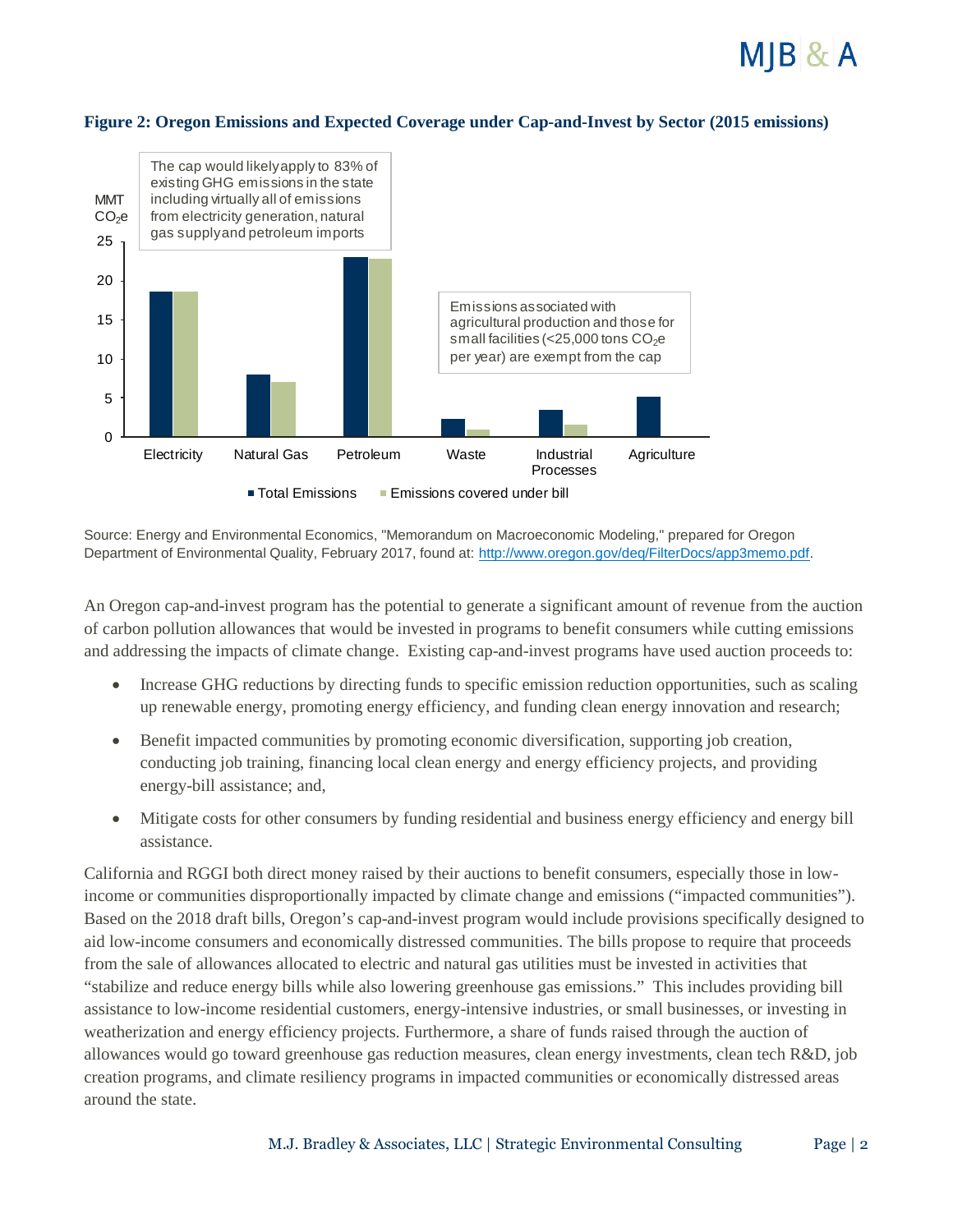

Existing cap-and-invest programs have benefited local economies and consumers. Since the start of the first compliance period of RGGI in 2009, RGGI states have generated and disbursed over \$2 billion in proceeds from its allowance auction back into the economy.<sup>i</sup> It has provided substantial benefits to households and industries by saving \$460 million on energy bills between 2012 and 2014 due to energy efficiency improvements, and contributed to the creation of a cumulative 30,000 job-years.<sup>3</sup> California's program has administered \$1 billion for projects located in or benefiting economically distressed communities.<sup>4</sup> A study by researchers at UCLA found that California's program benefits low-income communities by reducing electricity bills by \$50 per year, natural gas bills by as much as \$18 per year, and gasoline expenditures by as much as \$98 per year for low-income households.<sup>5</sup> A sampling of specific projects benefiting consumers in California and RGGI states are provided below.

 $\overline{a}$ 

<sup>&</sup>lt;sup>i</sup> More details about RGGI's decision to auction emissions allowances is available at: <http://www.mjbradley.com/rggi-market>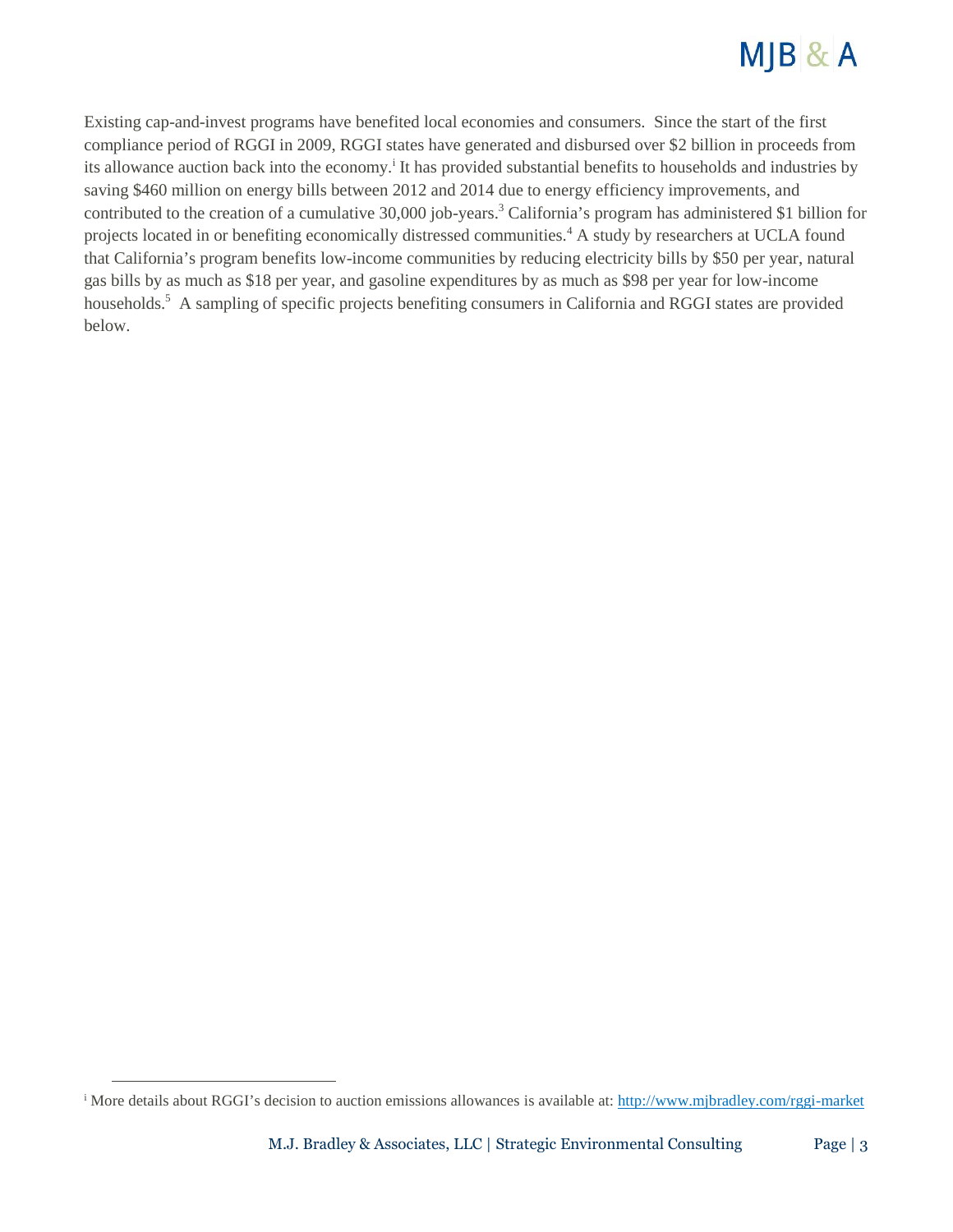



#### **Investing in Greenhouse Gas Reduction Measures**

New York has used its RGGI funds to support a variety of clean energy projects that will drive further greenhouse gas reductions. These include investments in electric vehicle (EV) infrastructure, building greener and more sustainable cities, promoting industrial innovation, scaling up renewable energy, and investing in research for low-carbon transportation. For example, the ChargeNY program aims to install 3,000 EV charging stations in the state and put 30,000-40,000 EVs on the road by 2018.

Source: NYSERDA. Charge NY website. Accessed Dec. 1, 2017.



#### **Investing in Disadvantaged Communities**

Over \$1 billion in funds from California's cap-and-trade program have benefited individuals in disadvantaged communities. This includes the Navdip Badhesha Farm Project. Using \$150,000 in funds allocated from California's cap-and-trade auction revenue to the State Water Efficiency and Enhancement Program, Navdip Badhesha installed efficient drip irrigation, an energy-efficient water pump, and a 30 kW solar array on his 40-acre farm in a disadvantaged community in Fresno County. California estimates these investments will save 25 million gallons of water and reduce 57 tons of carbon dioxide per acre annually.

Source: California Air Resources Board. 2017 Annual Report to the Legislature on California Climate Investments Using Cap-and-Trade Auction Proceeds. March 2017.



### **Lowering Energy Bills for Consumers**

In 2014, Connecticut invested 70 percent of its RGGI auction proceeds on energy efficiency programs, including the Connecticut Energy Efficiency Fund and the Connecticut Municipal Energy Cooperative. These programs, among other things, fund home energy audits, provide discounts for efficient lighting, and incentivize efficient design for new buildings. In 2014, Connecticut provided these services to over 989,000 households and 6,000 businesses.

Source: RGGI, Inc. State Investment Pans: Connecticut. Accessed Dec. 1, 2017.